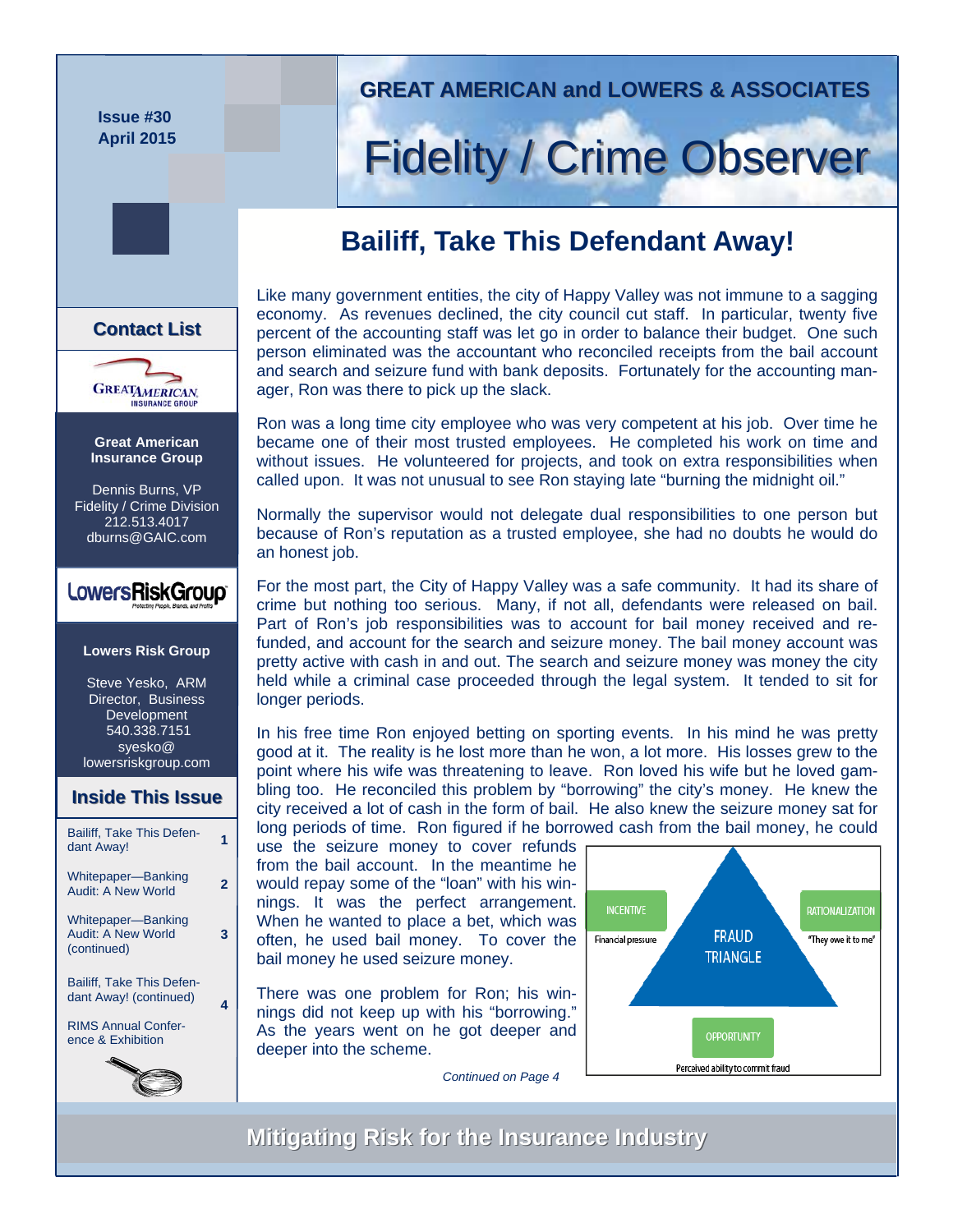# **Whitepaper— Banking Audit: A New World**

The following excerpts are from the whitepaper recently published by Lowers Risk Group entitled *Banking Audit: A New World.* This paper looks at changes to the regulations that are impacting the armored carrier industry and the financial institutions that work with them.

#### **Background**



The banking industry has undergone significant and historic change since the financial crisis of 2008. The Dodd Frank Wall Street Reform and Consumer Protection Act created heightened expectations and new regulations for financial institutions. This, in turn, has created the need for additional levels of oversight within the financial institution itself. However, it isn't just financial institutions that are feeling the impact. Third party service providers of financial institutions, including armored carriers, are being impacted as well.

#### Regulatory Developments

Anti-money laundering guidelines have been redefined and additional regulations, driven by the Treasury, have been introduced. The governmental agency responsible for monitoring the financial system is The Financial Crimes Enforcement Network ("FinCEN").

**The Office of the Comptroller of the Currency (OCC), has identified significant potential for gaps in risk mitigation and compliance, which has brought more focus on auditing procedures.** 



FinCEN's mission is to safeguard the financial system from illicit use, combat money laundering, and promote national security through the collection, analysis, and dissemination of financial intelligence and strategic use of financial authorities. Financial institutions, as well as the armored car (CIT) industry, are required to abide by FinCEN reporting requirements.

In theory, this adds a layer of accountability to ensure customer accounts have been properly researched and cash deposits are legal. Both banks and CIT carriers have an obligation to report inconsistent deposit activity that doesn't match with the typical customer deposit profile. As banks outsource to the cash in transit (CIT) industry, they share accountability to record cash deposit/withdrawal anomalies and escalate reporting (as applicable), or face stiff penalties. On March 17, 2014, Thomas Curry, Comptroller of the Currency, spoke before the Association of Certified Anti-Money Laundering specialists. His remarks focused on compliance with the Bank Secrecy Act / Anti-Money Laundering Laws (BSA/AML) but his statements were reportedly broadly applicable to other risk management concerns of current interest to the OCC and other federal bank regulatory agencies.

Mr. Curry indicated in his remarks that most underlying BSA/AML infractions can be traced back to these underlying deficiencies: 1) The organization's culture of compliance, 2) The resources committed to compliance, 3) The strength of the organization's information technology and monitoring process, and 4) The quality of risk management.

Mr. Curry went on to say that these are the qualities that have an impact well beyond BSA/ AML compliance and that "go a long way toward explaining how well an institution deals with credit and operations risk." One can certainly see how an organization's "culture of compliance" will impact the quality and reliability of any compliance audit program.

Financial institutions continually look for creative methods for cost reductions and at the same time internal audit programs become more detailed and often without the ability to properly measure results. Audit procedures are generally

*Continued on Page 3*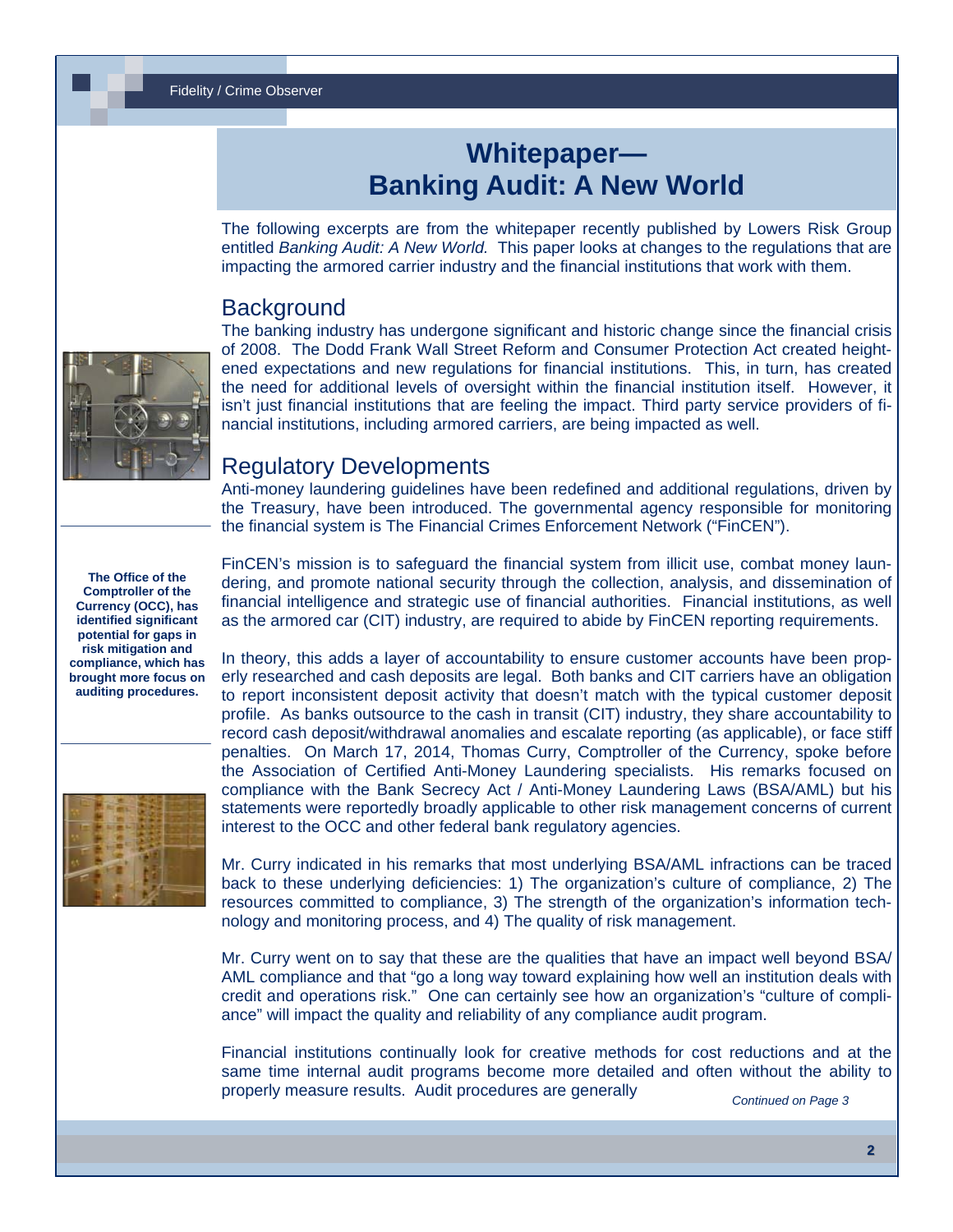Fidelity / Crime Observer

# **Whitepaper— Banking Audit: A New World**

self-written and based on an implied set of standards drawn on the knowledge and experience of current employees or the hiring of industry experts to obtain an independent survey/ review.

## **Conclusion**

In recent years there has been a significant increase in government policy reform and regulation to monitor financial institutions. Audit controls associated with cash service providers are paramount as banks are held accountable to more stringent standards to protect banking customers and the bank. This level of oversight, as well as the creation of other government agencies to identify potential anti-money laundering and terrorist funding operations, has created the need for thorough professional audit procedures and controls.

Administering these procedures and controls with only internal resources tends to be more costly and can actually create additional risk. Losses from lack of oversight are common and much more costly when there are inadequate audit and compliance programs. A qualified third party working within the framework of industry standards or best practices, as well as the requirements of the financial institution, may properly address areas of compliance and audit findings as well as appropriate remediation efforts.

With its extensive knowledge and expertise in the cash handling industry, Lowers & Associates understands how best to employ the current "best practices" standards. Lowers & Associates has programs in place with the leading CIT carriers and insurers alike to both evaluate internal controls compliance, as well as perform full inventory cash and coin audits in any organization on whatever frequency is deemed necessary.

To download the complete *[Banking Audit: A New World](http://www.lowersriskgroup.com/lp/banking-audits)* whitepaper click on the graphic below. If you have questions about how Lowers Risk Group can assist your organization, we invite you to [talk to a risk management consultant](http://www.lowersriskgroup.com/contact/request-meeting.php).

> *By D. Mark Lowers, President / CEO Lowers Risk Group*



**The banking industry has undergone significant and historic change since the financial crisis of 2008.**

*Continued from Page 2* 



**Financial institutions continually look for creative methods for cost reductions and at the same time internal audit programs become more detailed and often without the ability to properly measure results.**